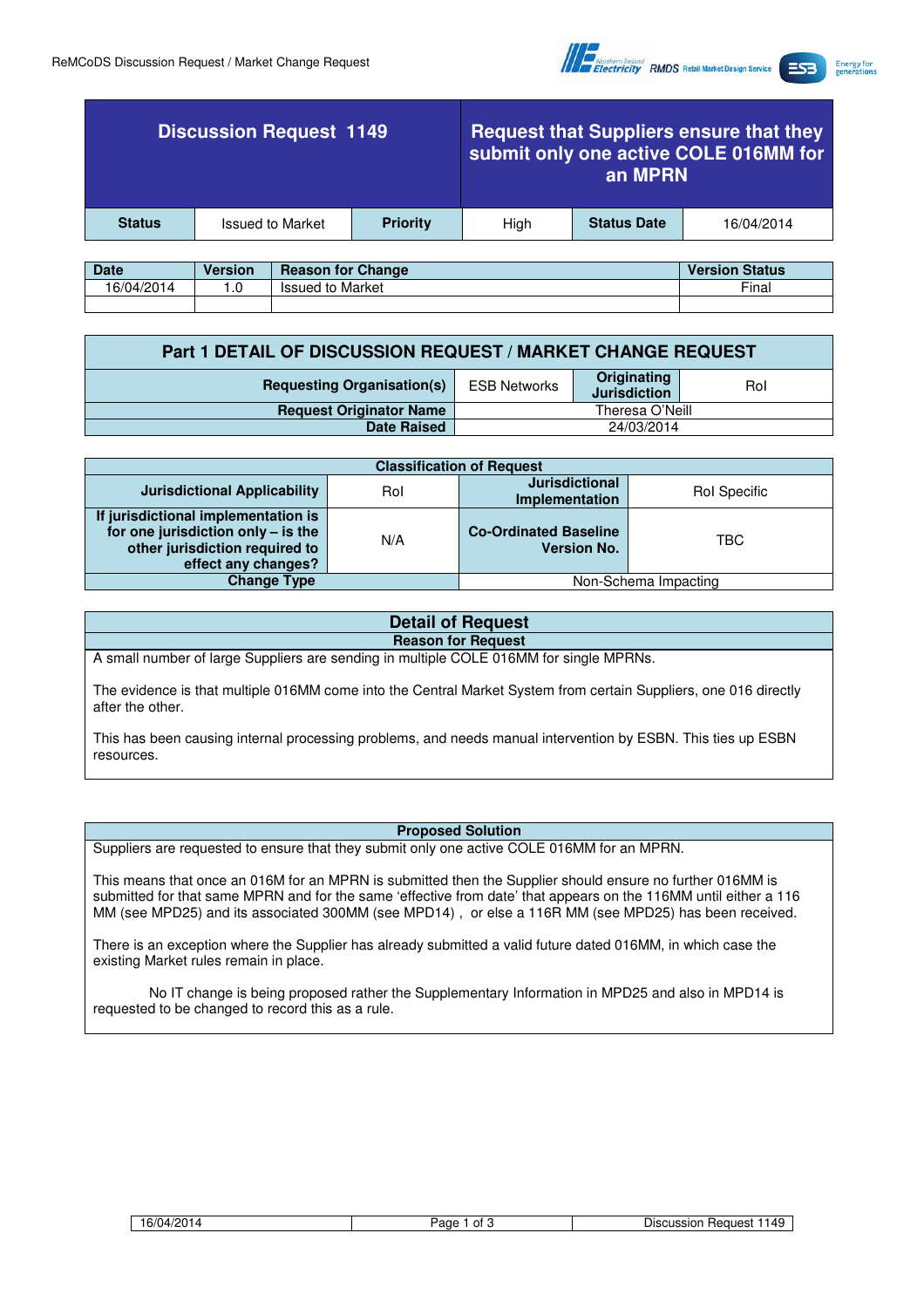

## **Scope of Change** Jurisdiction **Design** Documentation Business Process DSO Backend System Change MP Backend System Change **Tibco** Supplier EMMA Schema Webforms Extranet/NI<br>Market<br>Website ROI ⊠ □ □ □ □ □ □ □ □ ☐ ☐ NI □ │ ⊠ │ □ │ □ │ □ │ □ │ □ │ □ │ □ **Co-Ordinated Baseline Market Design Documents Impacted by Request**

| <b>Market Messages</b> |                     |             |           |           |  |
|------------------------|---------------------|-------------|-----------|-----------|--|
|                        |                     |             |           |           |  |
| Message No.            | <b>Message Name</b> | <b>CoBL</b> | ROI       | N.        |  |
| No Impact              | No Impact           | No Impact   | No Impact | No Impact |  |

**Data Definitions**

No Impact

|           | <b>Data Codes</b> |  |
|-----------|-------------------|--|
| No Impact |                   |  |

| <b>Market Message Implementation Guides</b> |        |                  |        |  |
|---------------------------------------------|--------|------------------|--------|--|
| <b>ROI</b>                                  | Yes/No | INI              | Yes/No |  |
|                                             | N/A    | <b>No Impact</b> | Yes    |  |
|                                             |        |                  |        |  |

| Commente<br>Comments |
|----------------------|
|                      |

| <b>ROI - Market Process Diagrams - MPDs</b> |                                             |                 |  |  |
|---------------------------------------------|---------------------------------------------|-----------------|--|--|
| <b>Market Process Diagram</b>               |                                             |                 |  |  |
| <b>Number</b>                               | <b>Market Process Diagram Description</b>   | <b>Affected</b> |  |  |
| MPD 14                                      | MPD 14 - Readings Processing - Non QH Meter | Yes             |  |  |
| <b>MPD 25</b>                               | MPD 25 - Change of Legal Entity             | Yes             |  |  |
|                                             |                                             |                 |  |  |

| $\epsilon$<br>14۰ ت | $\sim$<br>Οt<br>aae | Request<br>DISCUSSION<br>149 |
|---------------------|---------------------|------------------------------|